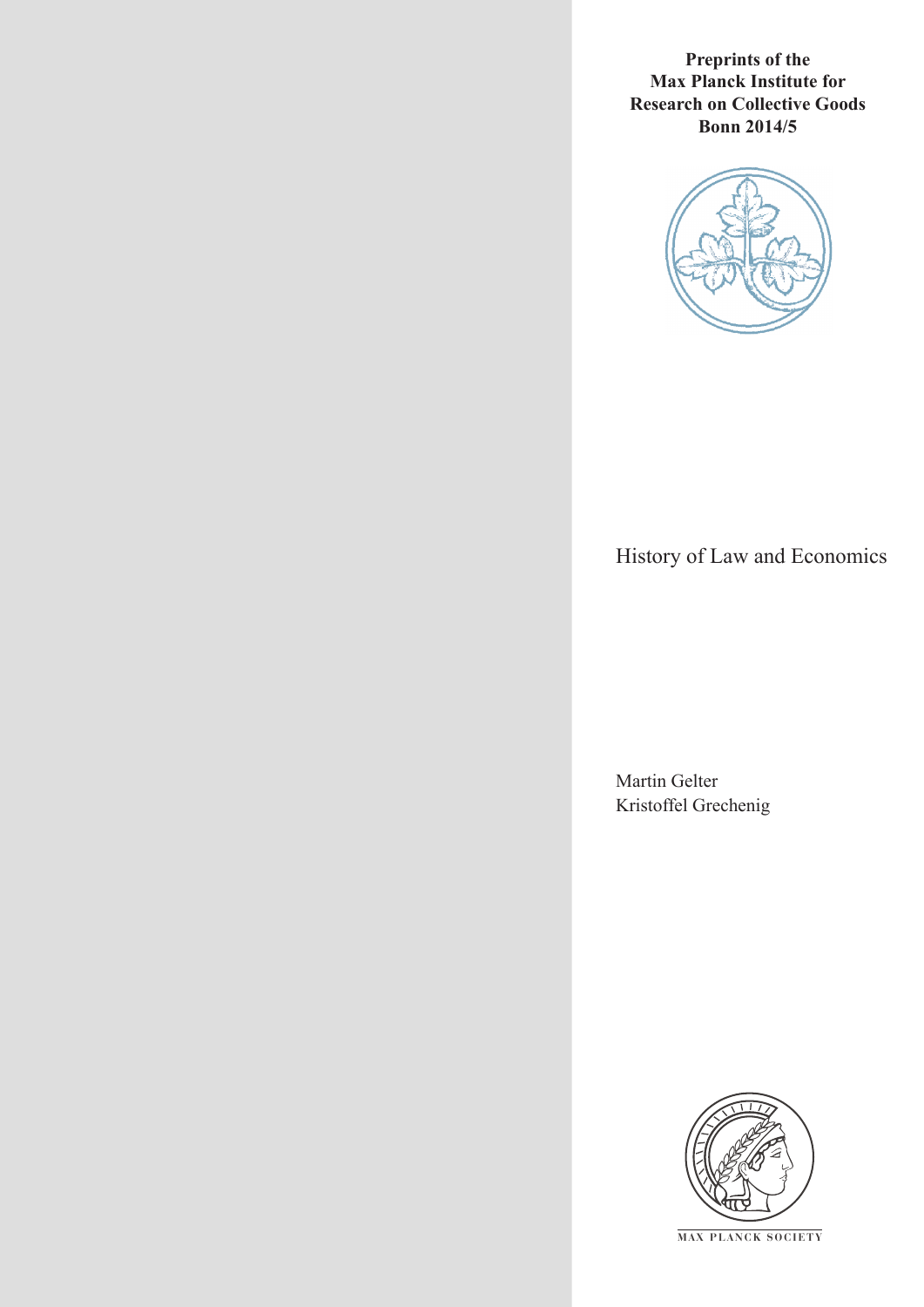

# **History of Law and Economics**

Martin Gelter / Kristoffel Grechenig

April 2014

Max Planck Institute for Research on Collective Goods, Kurt-Schumacher-Str. 10, D-53113 Bonn http://www.coll.mpg.de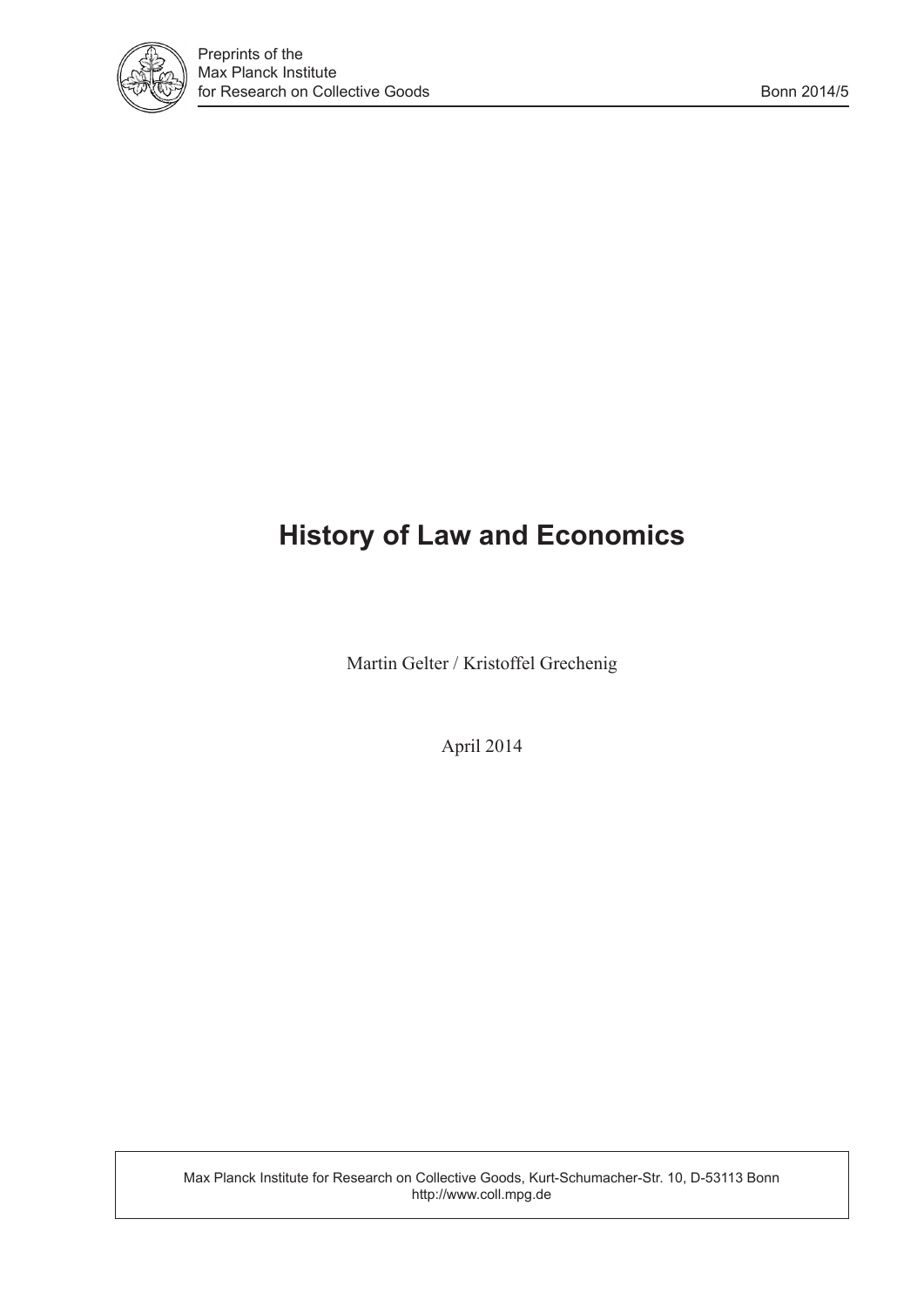#### **History of Law and Economics**

**Martin Gelter**

#### **Kristoffel Grechenig\***

#### **Abstract**

The roots of law  $\&$  economics lie in late  $19<sup>th</sup>$  century continental Europe. However, this early movement did not persist, having been cut off in the 1930s. After World War II, modern law & economics was (re-)invented in the United States and subsequently grew into a major field of research at U.S. law schools. In continental Europe, law & economics was re-imported as a discipline within economics, driven by economists interested in legal issues rather than by legal scholars. Hence, the European discourse was more strongly influenced by formal analysis, using mathematical models. Today, research in the U.S., Europe, and in other countries around the world, including Latin America and Asia, uses formal, empirical, and intuitive methods. New subfields, such as behavioral law & economics and experimental law & economics, have grown in the U.S. and in Europe during the past two decades.

-

We thank Emanual Towfigh and Michael Kurschilgen for helpful comments, Brian Cooper for proofreading and Jessica Beyer for helpful research assistance.

 $\overline{t}$ Fordham University School of Law

Max Planck Institute for Research on Collective Goods & Amsterdam Center for Law & Economics (ACLE)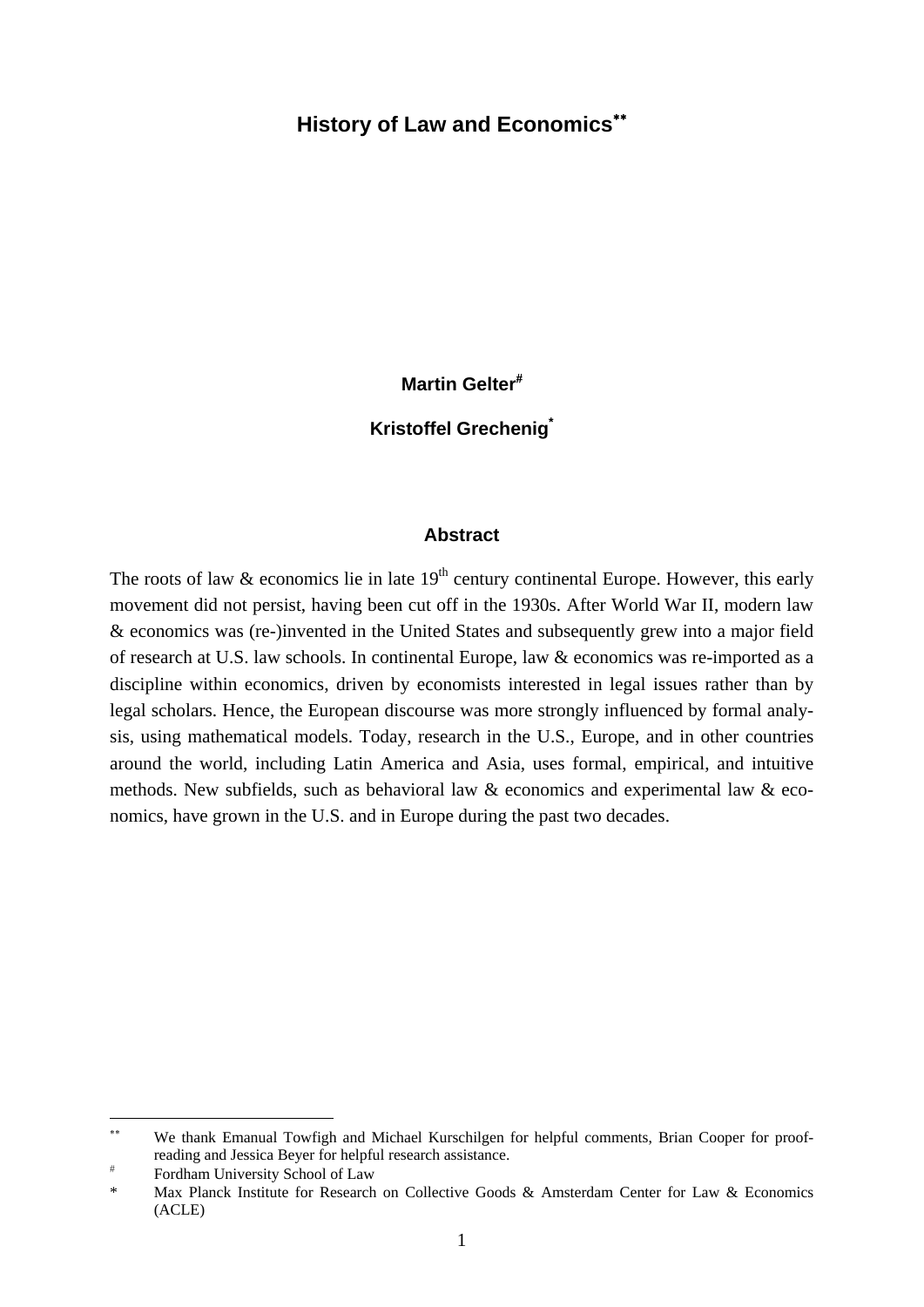## **Historical antecedents**

Precursors to modern law and economics can be identified as early as the 19<sup>th</sup> century, particularly in German-speaking Europe (Gelter/Grechenig 2007, Grechenig/Gelter 2008 referring to work by Kleinwächter, Mataja, Menger, and Steinitzer). Perhaps the defining piece for this period was the monograph on tort law by Victor Mataja (1888) *"Das Recht des Schadensersatzes vom Standpunkte der Nationalökonomie" (The law of civil liability from the point of view of political economy),* in which Mataja anticipated central ideas of the American law and economics movement, developed almost a century later. Prefiguring modern law and economics, Mataja focused on the incentive effects of tort law. While the book did not go unnoticed among legal scholars and influenced policy debates, including the drafting of the German Civil Code, it had no lasting influence on legal analysis (Englard 1990; Winkler 2004). While the University of Vienna, where Mataja held a position, integrated law and economics into one faculty, and economists in academia were typically trained in law, no law and economics movement developed (Grechenig/Gelter 2008, Litschka/Grechenig 2010).

Generally, one explanation for why the early law and economics movement left no lasting impression is the increasing specialization of the social sciences (Pearson 1997: 43, 131). In the German-speaking countries in particular, legal scholarship remained strongly under the influence of a tradition that had grown out of the  $19<sup>th</sup>$  century "Historical School". While conceptual jurisprudence gave way to the more functional jurisprudence of interests, legal scholarship continued to be seen as a hermeneutic discipline focused on a coherent interpretation of the law based on an internal consistency of the system in terms of language and value judgments (e.g., Grimm 1982: 489; Wieacker 1967: 443). Policy arguments remained outside of the purview of legal scholarship. Moreover, nascent alternative views that may have led to more openness toward interdisciplinary work, such as the sociological jurisprudence pioneered by Eugen Ehrlich and Hermann Kantorowicz' "Free Law School", petered out in the 1930s and were finally cut short by the Nazi regime and World War II. Post-war jurists had no interest in portraying the law as an objective system in order to maintain the legitimacy of the legal profession (Grechenig/Gelter 2008; see also Curran 2001).

By contrast, when the modern economic analysis of law developed in the Unites States in the second half of the  $20<sup>th</sup>$  century, legal theory was far more conducive to integrating interdisciplinary and specifically economic approaches. The Langdellian orthodoxy of the late  $19<sup>th</sup>$  century and the conceptual jurisprudence of the Lochner period up to the 1930s were thoroughly discredited by the legal realist movement. With "the great dissenter" Oliver Wendell Holmes on the Supreme Court as their role model, the legal realists criticized the formalism of the majoritarian jurisprudence, arguing that the law itself was to a large extent indeterminate. As for the rejection of its analogues in Germany, there is also a strong political component to the historical development in the US: The Lochnerian judges on the Supreme Court defended the previous legal order against interventionist "New Deal" policies of the Roosevelt administration which they declared were unconstitutional. Only when Roosevelt threatened to "pack the court" with more compliant justices, this jurisprudence changed, and the realists, who were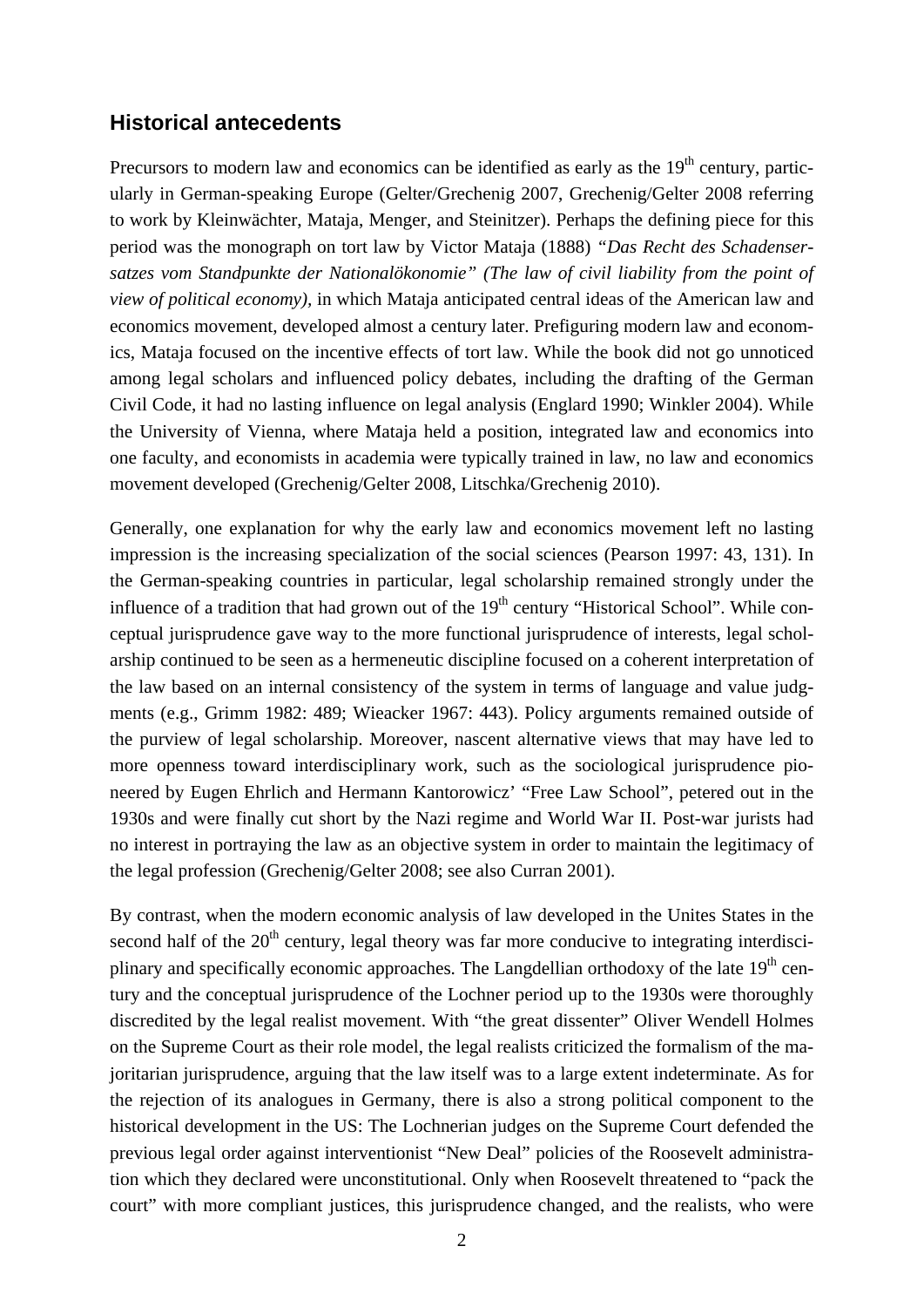generally New Deal progressives, won. Even if there was no agreement on the extent of indeterminacy, the insight that judges enjoyed great discretion in interpreting and shaping the law with policy took a strong foothold. The void left by the abandonment of formalism was filled with innovative jurisprudential movements in the second half of the  $20<sup>th</sup>$  century, including the legal process school, critical legal studies, and not least law and economics. After 1980, with the older generation of scholars having left the scene, legal scholars could finally say that they were "all realists" now (Singer 1988: 467; Reimann 2014: 15). Another important issue was the prevalent role of utilitarian philosophy, on which welfare economics is based, in the U.S. legal discourse compared to other countries (Grechenig/Gelter 2008: 319-325). Finally, the maturation of economics as a discipline meant that it was better equipped for addressing legal issues than it was in the late  $19<sup>th</sup>$  century (Litschka/Grechenig 2010).

### **The Development of Modern Law and Economics**

The contemporary law and economics school is typically traced back to around 1960, specifically to the work of Ronald Coase and Guido Calabresi (e.g., Schanze 1988: 2-3). However, from an institutional perspective, the basis was laid at the University of Chicago in the 1940s and 1950s, when economists first taught at the law school. Most prominently, Aaron Director began to teach at Chicago in 1946 and initiated interdisciplinary discussions both inside and outside of the classroom, most significantly in antitrust law (Duxbury 1995: 342-345). He was the first editor of the *Journal of Law and Economics.*

A "law and economics movement" can probably be traced to the publication of Ronald Coase's "Problem of Social Cost" in this particular journal in 1960. The article's core insight about the reciprocity of the relationship between the tortfeasor and the victim, and hence the significance of transaction cost, helped the economic method to expand into fields where the application of economic principles did not seem immediately obvious, such as contract or tort law. In this intellectual climate, other economists developed economic theories pertinent immediately to legal questions. Gary Becker of the Chicago economics department can be credited for applying economic principles to crime (Becker: 1968), racial discrimination (Becker: 1957) and family life (Becker: 1981).

The prominence of the economic analysis of law in the U.S. today, however, probably must be attributed to its adoption by *legal* scholars, for whom the law is – other than for most economists – the primary field of research. Among these, Guido Calabresi, Henry Manne, and Richard Posner stand out as some of the pioneering law & economics scholars.

Yale professor (later federal judge) Calabresi, in 1960, apparently independently from Coase, began a research program that led him to publish a series of articles on tort law, in which he explained its structure on the basis of simple economic principles (Calabresi 1961, 1965, 1970, 1975, 1975a; Calabresi/Melamad 1972; Calabresi/Hirschoff 1972).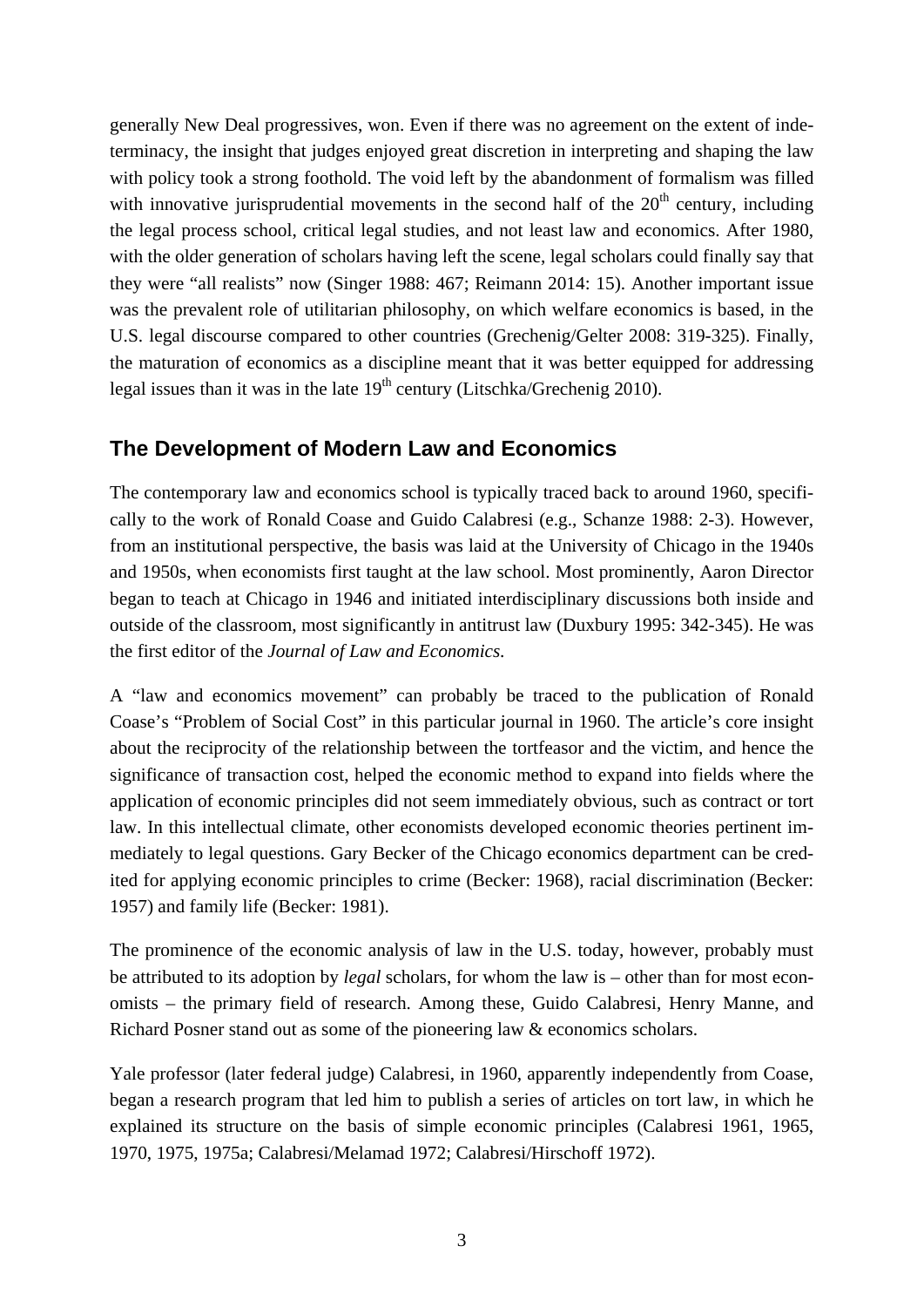Henry Manne, who worked in corporate and securities law, critiqued the wisdom prevailing in these areas from the 1960s onwards (Manne 1962, 1965, 1967), attracting particular attention for his view that insider trading should be legal (Manne 1966, 1966a). He succeeded in transforming the George Mason University's fledgling law school into a law and economics powerhouse (see Manne 2005). He established intensive courses on microeconomics for judges and for law professors. The fact that about 40% of federal judges had taken such a course by 1990 helped the acceptance of law and economics in the courts (Butler 1999).

Richard Posner, as a young professor at the University of Chicago Law School, not only established the *Journal of Legal Studies* in 1972, but became a trailblazer within legal academia by publishing the first edition of his monograph "Economic Analysis of Law" (Posner 1973). This standard text was the first to subject almost the entire legal system in its full breadth to a systematic analysis from an economic perspective. Posner's publication output, both before and after joining the federal bench, is unparalleled, as he continued to influence the development of both the law and legal scholarship with his articles, books, and opinions. One of the most noted ideas was the theory, originally proposed in his textbook, that efficiency (largely defined as wealth maximization) could explain the structure of the common law across the legal system. Given that an inefficient precedent was likely to be questioned and subsequently overruled, in this view the common law tends to develop efficient solutions in the long run (Posner 1979, 1980). Obviously, the thesis has remained controversial, both as a descriptive account of the common law and as to whether wealth maximization should, normatively, be the objective of policy analysis in law (see Parisi 2005: 44-48 for a summary of the debate).

Continental Europe has been described as lagging behind the U.S. by at least fifteen years in terms of the development of law & economics (Mattei/Pardolesi 1991). While law & economics is steadily growing in continental Europe since the publication of Schäfer & Ott's textbook in 1986 (Schäfer/Ott 1986), important differences remain in both the methodological mainstream approach as well as in the quantity of law & economics scholarship published in domestic law reviews. Scholars have attempted to explain the divergence by institutional factors at university level, such as publication incentives, hiring policies, and the legal curriculum (Gazal-Ayal 2007, Garoupa/Ulen 2008, Parisi 2008), on the one hand, and the institutional environment on a state level, including the separation of the legislature and the judiciary & legal positivism (Kirchner 1991, Weigel 1991, Dau-Schmidt/Brun 2006), on the other. Others have extended these approaches and focused on the legal discourse that was connected to the institutional setup. Since the continental European concept of a separation of powers implies that a judge may only "interpret" the law, policy arguments such as those provided by law & economics were outside the scope of the legal discipline. To the extent that the legal discourse allowed for policy arguments, European legal doctrine was more strongly based on deontological philosophy than scholarship at U.S. law schools (Grechenig/Gelter 2008).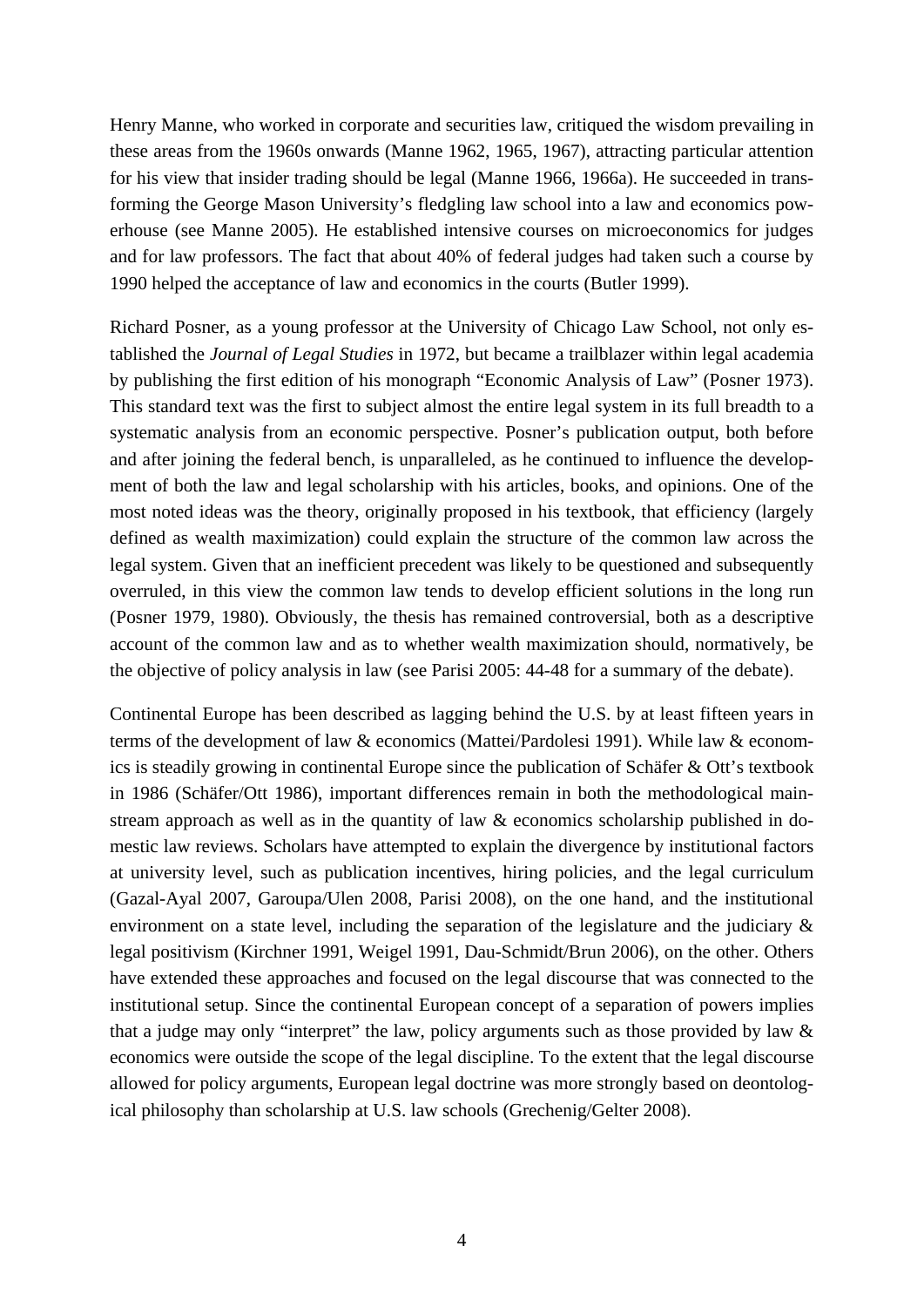#### **Maturation into an established discipline**

In the United States, economic analysis became one of the main methods of legal scholarship – both descriptive and normative – in legal academia. Other than in the early  $20<sup>th</sup>$  century, and in sharp contrast to continental Europe, law is not recognized as an autonomous discipline, but a field to be studied from various social science perspectives (Posner 1987). Leading law schools often hired economists to teach and research in the area of economic analysis of law, and in the course of the 1980s and 1990s, the number of faculty with an interdisciplinary background, e.g., with a J.D. *and* a Ph.D. in Economics, increased (e.g., Ellickson 1989). While some legal academics publish in economics journals or in specialized law and economics journals where formal modeling or econometric analysis is typically required, a lot of economic analysis of law takes the intuitive, non-formal/non-mathematical form that is acceptable in law reviews, and one does not necessarily need to be a trained economist to be able to follow the law and economics approach.

In contrast, European law & economics scholarship was more formal (both theoretical and empirical) and was primarily driven more by economists – a characterization that remains true today (Depoorter/Demot 2011), even though non-formal law & economics scholarship at law faculties continues to grow. Several universities (primarily in the Netherlands, Germany, and Italy) have established research centers for law & economics; there are also a number of public research institutes with a strong focus on law & economics, such as the Max Planck Institute for Research on Collective Goods in Bonn, which emphasizes experimental research, and private initiatives, e.g., the Center for European Law and Economics (CELEC). Several professorships in law & economics have been established, including, for example, at the Universities of Amsterdam, Bonn, Frankfurt, Hamburg, Lausanne, and St. Gallen, as well as at the EBS. International programs for the study of law & economics (EMLE, EDLE), both at undergraduate and at graduate level, allow students to specialize at the intersection of the two fields. An increasing number of national programs complement the options students have today. From a historical perspective, the European Association of Law and Economics (EALE), founded in 1984, seven years before the formation of the American Association (ALEA), has played an important role in the emergence of law & economics. A significant number of national and international associations for law & economics have been established since, including in Latin America (ALACDE), Asia (AsLEA), Isreal (ILEA), and other non-European countries, as well as in several European countries. These associations typically hold annual conferences, facilitating the cooperation between law and economics scholars. Today's conferences and meetings are typically more formal in terms of research methods than they used to be, although some meetings, for example in Latin America, focus on non-formal methodology (a verbal, law-review style). An increasing number of law & economics journals, textbooks, and treatises have become available as publication outlets. Since the beginning of law & economics scholarship, research has risen to a countless number of associations, conferences, articles, etc. As a consequence, some scholars have claimed that the divergence between European and American law & economics has become much smaller than often per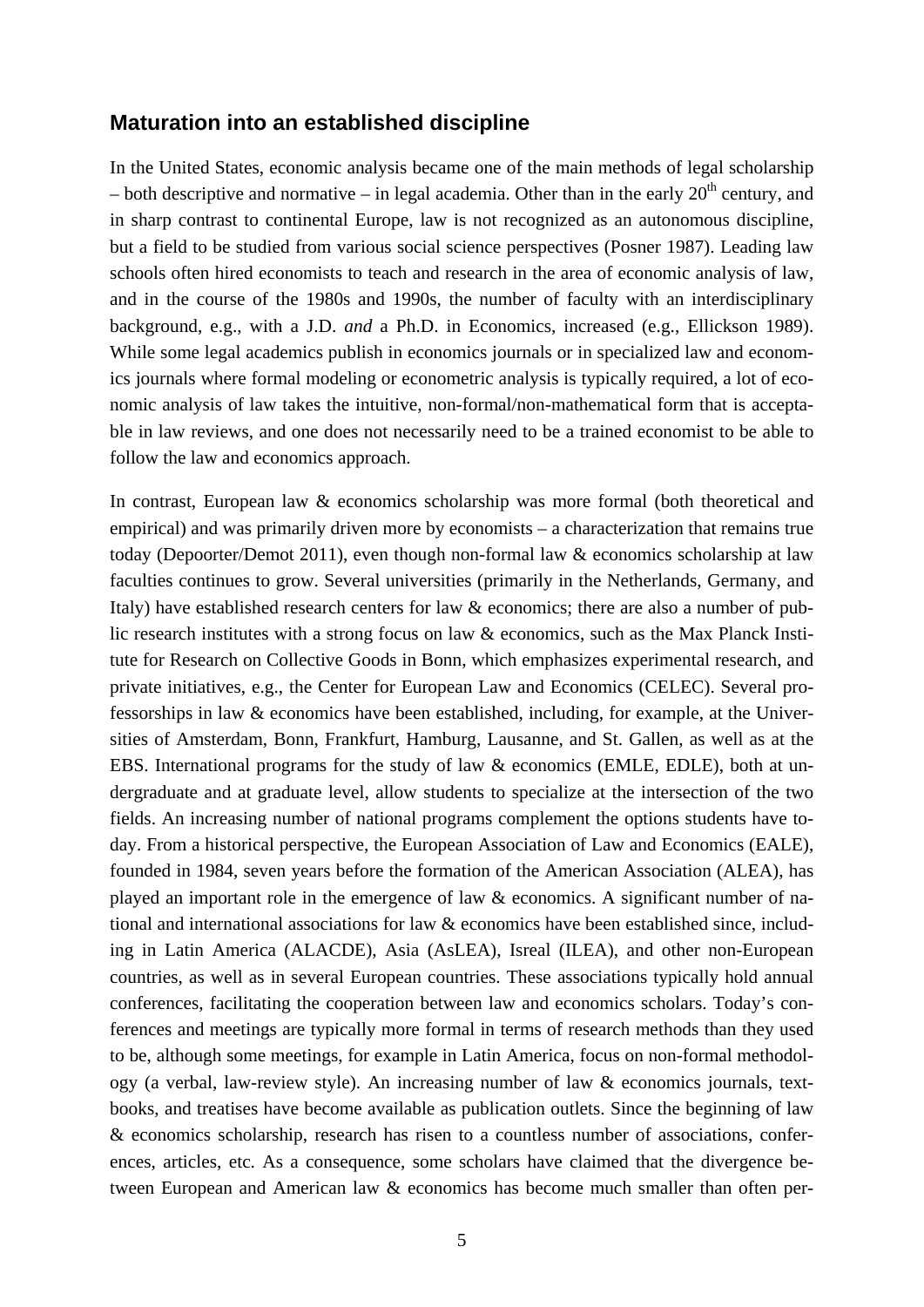ceived (Depoorter/Demot 2011). However, it is certainly fair to say that the influence of law & economics on the mainstream legal discourse is still much larger in the U.S than in Europe. Scholars continuously argue that courts outside the U.S. rarely take economic consequentialist arguments and empirical evidence into account (Grechenig/Gelter 2008, Petersen 2011).

## **New Developments in Law & Economics**

Current law & economics incorporates much of the critique that has been brought forth throughout the past decades, for example regarding the notion of efficiency. While the traditional rational-choice approach still plays an important role, there is a growing literature on behavioral and experimental law & economics (Jolls/Sunstein/Thaler 1998, Sunstein 2000, Gigerenzer/Engel 2006, Engel 2010, 2013, Towfigh/Petersen 2014). One of the most notable movements includes empirical legal studies. With the formation of a Society of Empirical Legal Studies (SELS), the launch of the *Journal of Empirical Legal Studies* (JELS) and an annual Conference on Empirical Legal Studies (CELS) (all between 2004 and 2006), empirical legal studies became an important discipline closely connected to Law & Economics. Behavioral economics as well as empirical legal studies have helped the economic analysis of law broaden its scope by including studies with field data and experimental data, for example experiments with judges (e.g, Guthrie/Rachlinski/Wistrich 2000) and laboratory experiments that demonstrate how humans behave under legally relevant circumstances (McAdams 2000, Arlen/Talley 2008, Engel 2010). Recently, a Professorship for Experimental Law & Economics, held by Christoph Engel, was established at Erasmus University in Rotterdam. The coming decades will show the way to a closer connection between the two disciplines and an enhanced use of economics in legal research, making use of whole spectrum of economic methods and possibly extending to new fields such as Law & Neuroeconomics.

## **Cross references**

Austrian School of Economics, Becker, Coase, consequentialism, cost of accidents, economists, empirical analysis, experimental economics, legal evolution, neo-classical economics, Posner, rationality, welfare economics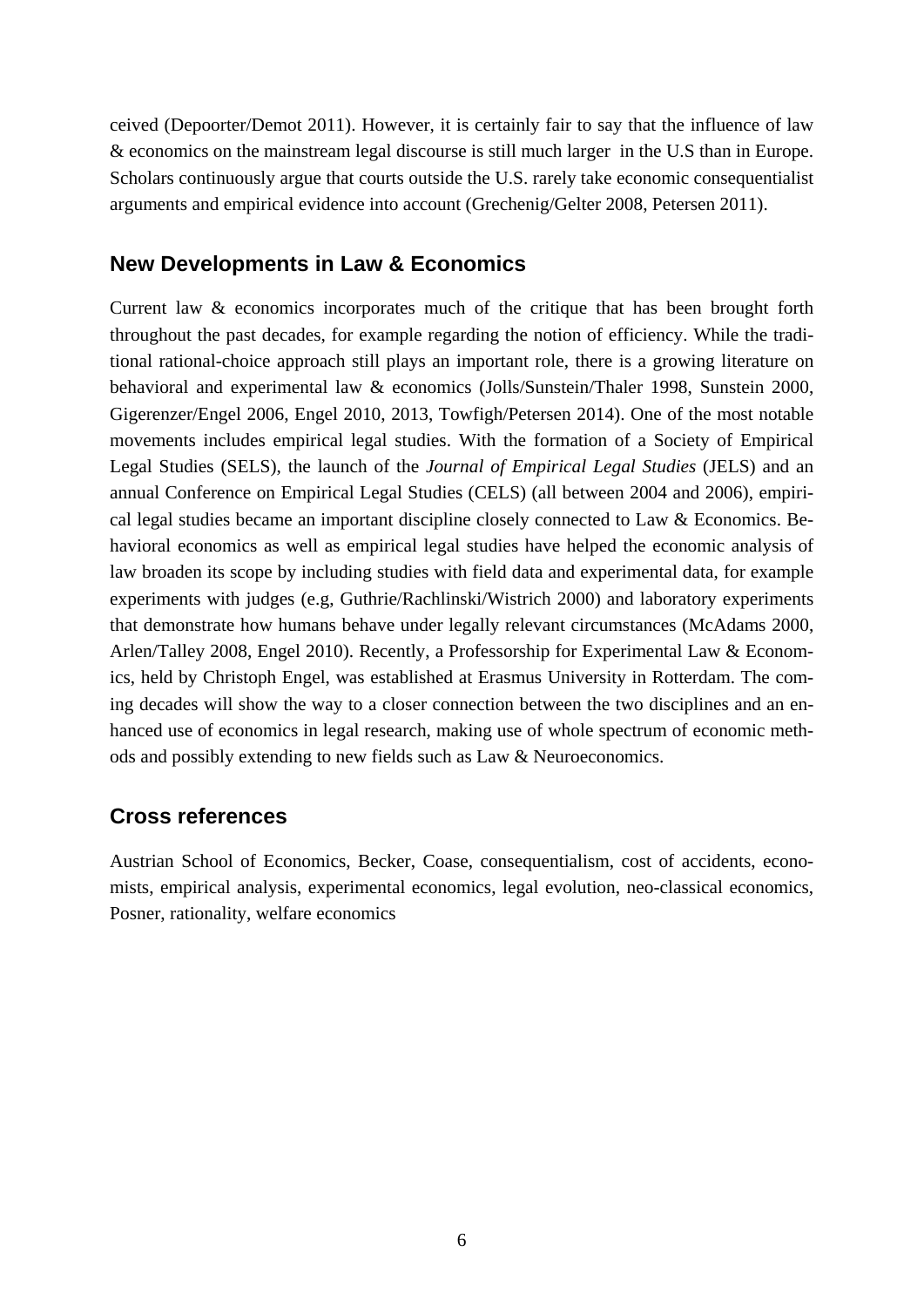#### **References**

- Arlen, J. and Talley, E. 2008. *Experimental Law and Economics*. Cheltenham: Elgar.
- Becker*,* G.S. 1957. *The Economics of Discrimination*. Chicago, Ill.: Univ. **of** Chicago Press.
- Becker*,* G.S. 1968. Crime and Punishment: An Economic Approach. *Journal of Political Economy* 76(2), 169-217.
- Becker*,* G.S. 1981. *A Treatise on the Family*. Cambridge, Mass.: Harvard Univ. Press.
- Butler, H.N. 1999. The Manne Programs in Economics for Federal Judges. *Case Western Reserve Law Review* 50(2), 351-420.
- Calabresi, G. 1961. Some Thoughts on Risk Distribution and the Law of Torts. *Yale Law Journal* 70(4), 499-553.
- Calabresi, G. 1965). The Decision for Accidents: An Approach to Non-Fault Allocation of Costs. *Harvard Law Review* 78(4), 713-745.
- Calabresi, G. 1968. Transaction Costs, Resource Allocation and Liability Rules: A Comment. *Journal of Law and Economics* 11(1), 67-73.
- Calabresi, G. 1970. *The Cost of Accidents*. New Haven, Conn.: Yale Univ. Press.
- Calabresi, G. 1975. Optimal Deterrence and Accidents. *Yale Law Journal* 84(4), 656-671.
- Calabresi, G. 1975. Concerning Cause and the Law of Torts: An Essay for Harry Kalven, Jr. *University of Chicago Law Review* 43(1), 69-108.
- Calabresi G. and Hirschoff, J.T. 1972. Toward a Test for Strict Liability in Torts. *Yale Law Journal* 81(6), 1055-1085.
- Calabresi, G. and Melamad, A.D. 1972. Property Rules, Liability Rules and Inalienability: One View of the Cathedral. *Harvard Law Review* 85(6), 1089-1128.
- Coase*,* R.H. 1960. The Problem of Social Cost. *Journal of Law and Economics* 3, 1-44.
- Curran, V.G. 2001. Fear of Formalism: Indications from the Fascist Period in France and Germany of Judicial Methodology's Impact on Substantive Law. *Cornell International Law Journal* 35(1), 101-188.
- Dau-Schmidt, K.G. and Brun, C.L. 2006. Lost in Translation: The Economic Analysis of Law in the United States and Europe. *Columbia Journal of Transnational Law* 44(2), 602- 621.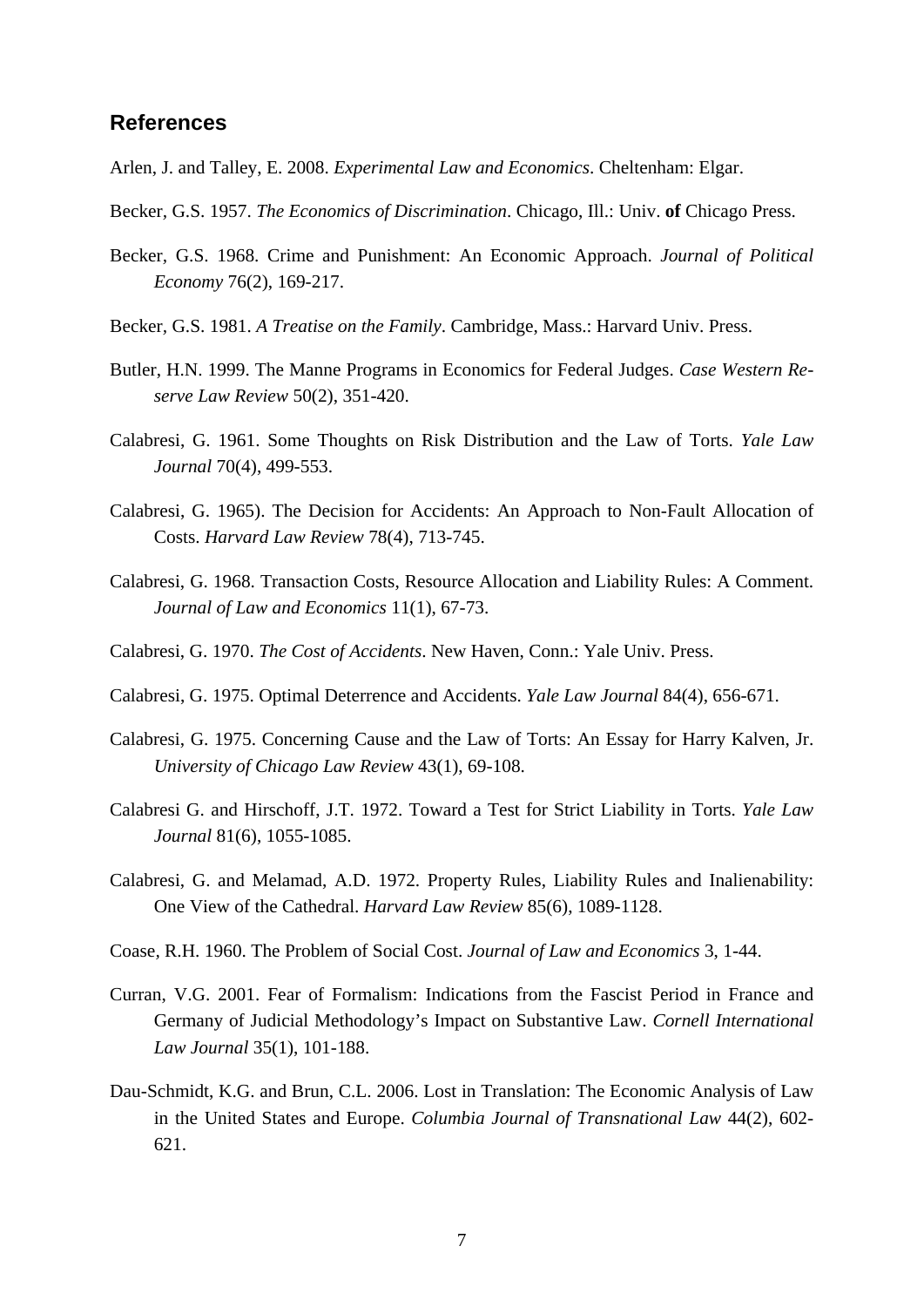- Depoorter, B. and Demot, J. 2011. The Cross-Atlantic Law and Economics divide: A Dissent. *University of Illinois Law Review* 2011, 1593-1606.
- Duxbury, N. 1995. *Patterns of American Jurisprudence*. Oxford: Oxford Univ. Press.
- Englard, I. 1990. Victor Mataja's Liability for Damages from an Economic Viewpoint: A Centennial to an Ignored Economic Analysis of Tort. *International Review of Law and Economics* 10(2), 173-191.
- Engel, C. 2013. *Legal Experiments: Mission Impossible?* The Haag: Eleven Internat. Publ.
- Engel, C. 2010. The Multiple Uses of Experimental Evidence in Legal Scholarship. *Journal of Institutional and Theoretical Economics* 166, 199-202.
- Ellickson*,* R.C. 1989. Bringing Culture and Human Frailty to Rational Actors: A Critique of Classical Law and Economics*. Chicago-Kent Law Review* 65(1), 23-56.
- Garoupa, N. and Ulen, T.S. 2008. The Market for Legal Innovation: Law and Economics in Europe and the United States. *Alabama Law Review* 59(5), 1555-1633.
- Gazal-Ayal, O. 2007. Economic Analysis of Law and Economics. *Capital University Law Review* 35(3), 787-809.
- Gelter, M. and Grechenig, K. 2007. Juristischer Diskurs und Rechtsökonomie. *Journal für Rechtspolitik* 15(1), 30-41.
- Gigerenzer, G. and Engel, C. 2006. *Heuristics and the Law*. Cambridge, Mass.: MIT Press.
- Grechenig, K. and Gelter, M. 2008. The Transatlantic Divergence in Legal Thought: American Law and Economics vs. German Doctrinalism. *Hastings International and Comparative Law Review* 31(1), 295-360.
- Grimm, D. 1982. Methode als Machtfaktor. In: Horn, N. (ed) *Europäisches Rechtsdenken in Geschichte und Gegenwart – Festschrift für Helmut Coing*. München: Beck, 469-492.
- Guthrie, C., Rachlinski, J.J. and Wistrich, A.J. 2001. Inside the judicial mind. *Cornell Law Review* 86(4), 777-830.
- Jolls, C., Sunstein, C.S. and Thaler, R. 1998. A Behavioral Approach to Law and Economics. *Stanford Law Review* 50(5), 1471-1550.
- Kirchner, C. 1991. The difficult reception of law and economics in Germany. *International Review of Law and Economics* 11(3), 277–292.
- Litschka, M. and Grechenig, K. 2010. Law by Human Intent or Evolution? Some Remarks on the Austrian School of Economics' Role in the Development of Law and Economics. *European Journal of Law and Economics* 29(1), 57-79.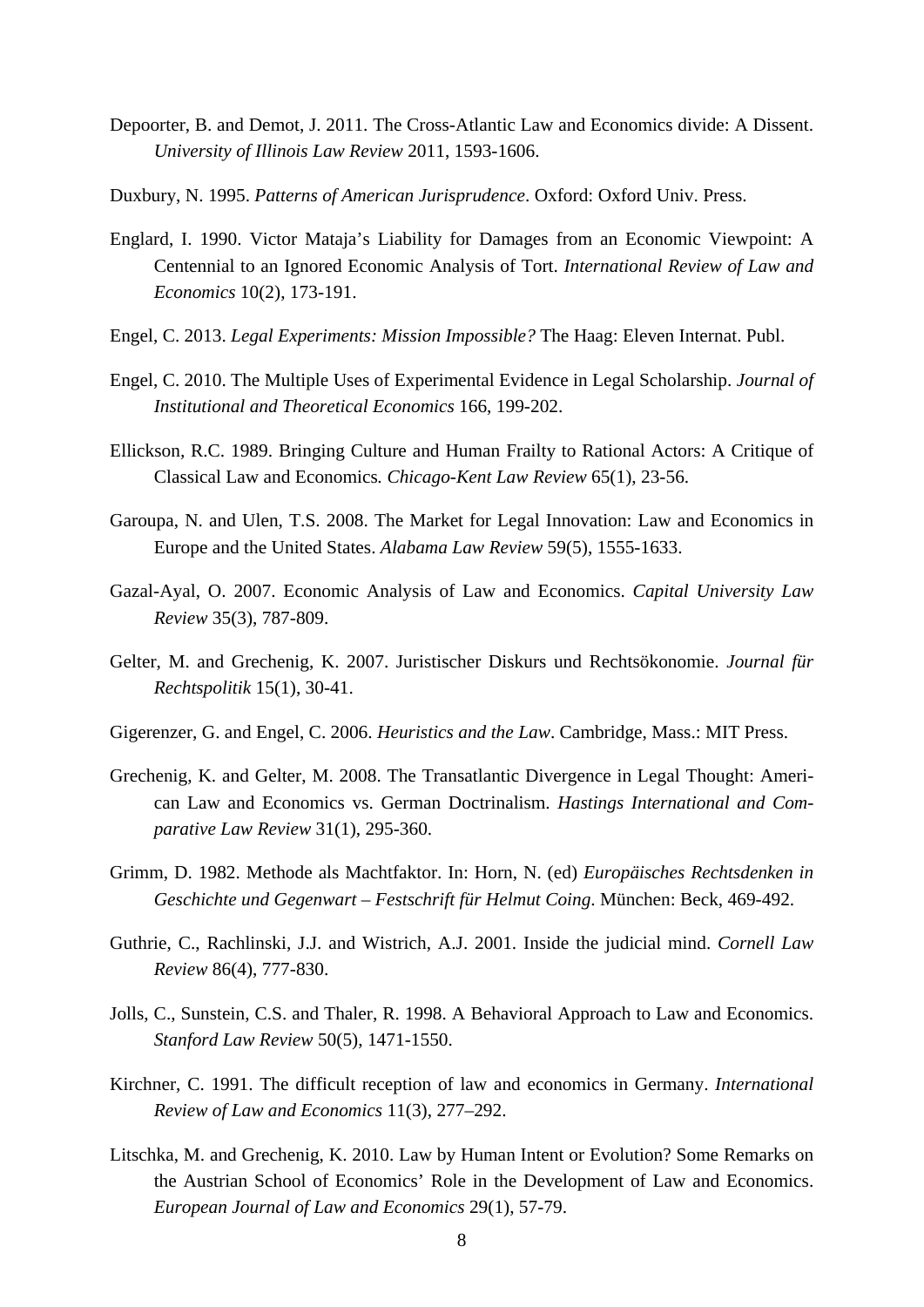- Manne, H.G. 1962. The Higher Criticism of the Modern Corporation. *Columbia Law Review*  62(3), 399-432.
- Manne, H.G. 1965. Mergers and the Market for Corporate Control. *Journal of Political Economy* 73(2), 110-120.
- Manne, H.G. 1967. Our Two Corporate Systems: Law and Economics. *Virginia Law Review*  53(2), 259-284.
- Manne, H.G. 1966. In Defense of Insider Trading. *Harvard Business Review* 44(6), 113-122.
- Manne, H.G. 1966. *Insider Trading and the Stock Market*. New York, NY: Free Press.
- Manne, H.G. 2005. How law and economics was marketed in a hostile world: a very personal history. In: Parisi, F. and Rowley, C. (eds) *The Origins of Law and Economics*. Cheltenham: Elgar, 309-327.
- Mattei, U. and Pardolesi, R. 1991. Law and Economics in Civil Law Countries: A Comparative Approach. *International Review of Law and Economics* 11(3), 265-275.
- Mataja*,* V. 1888. *Das Recht des Schadenersatzes vom Standpunkt der Nationalökonomie*. Leipzig: Duncker & Humblot.
- Mataja, V. 1889. Das Schadensersatzrecht im Entwurf eines Bürgerlichen Gesetzbuches für das Deutsche Reich. *Archiv für Bürgerliches Recht* 1, 267-282.
- McAdams, R. 2000. Experimental Law and Economics. In: Bouckaert, *B. and* De Geest, *G. (eds) Encyclopedia of Law and Economics, Vol. 1.* Cheltenham: Elgar, 539-561.
- Menger, A. 1890. *Das bürgerliche Recht und die besitzlosen Volksklassen : eine Kritik des Entwurfes eines bürgerlichen Gesetzbuchs für das Deutsche Reich.* Tübingen: Laupp.
- Parisi, F. 2009. Multidisciplinary Perspectives in Legal Education. *University Of St. Thomas Law Journal* 6(2), 347-357.
- Parisi, F. 2005. Methodological Debates in Law and Economics: The Changing Contours of a Discipline. In: Parisi, F. and Rowley, C. (eds) *The Origins of Law and Economics*. Cheltenham: Elgar, 33-52.
- Pearson, H. 1997. *Origins of Law and Economics: the economists' new science of law, 1830 1930*. Cambridge, Mass.: Cambridge Univ. Press.
- Petersen, N. 2010. Braucht die Rechtswissenschaft eine empirische Wende? *Der Staat* 49(3), 435-455.
- Posner, R.A. 1972. *Economic Analysis of Law*. 1st ed. Boston, Mass.: Little Brown.